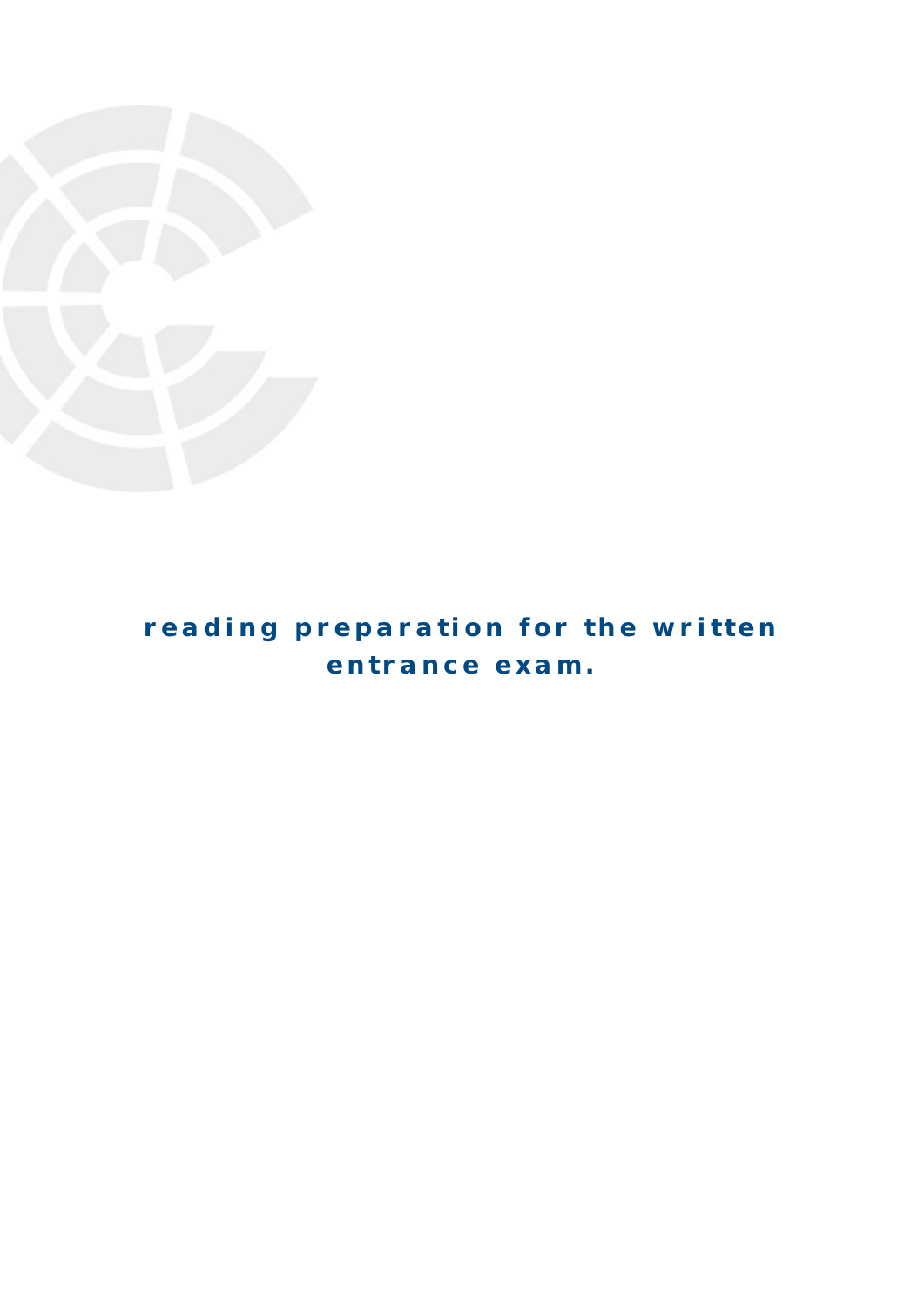# **p reface.**

Dear applicant,

We are delighted that you are interested in our Master program "International Business & Law".

As you should already be aware, one part of the application process is a written aptitude test. In order to offer you the greatest measure of assistance, we would like to provide you with a selection of literature in the field of business, economics and law.

The written aptitude test is conducted online and contributes 30% to the total result.

We wish you every success for the written aptitude test in the Master program "International Business & Law".

With best regards from Innsbruck,

Your International Business & Law Team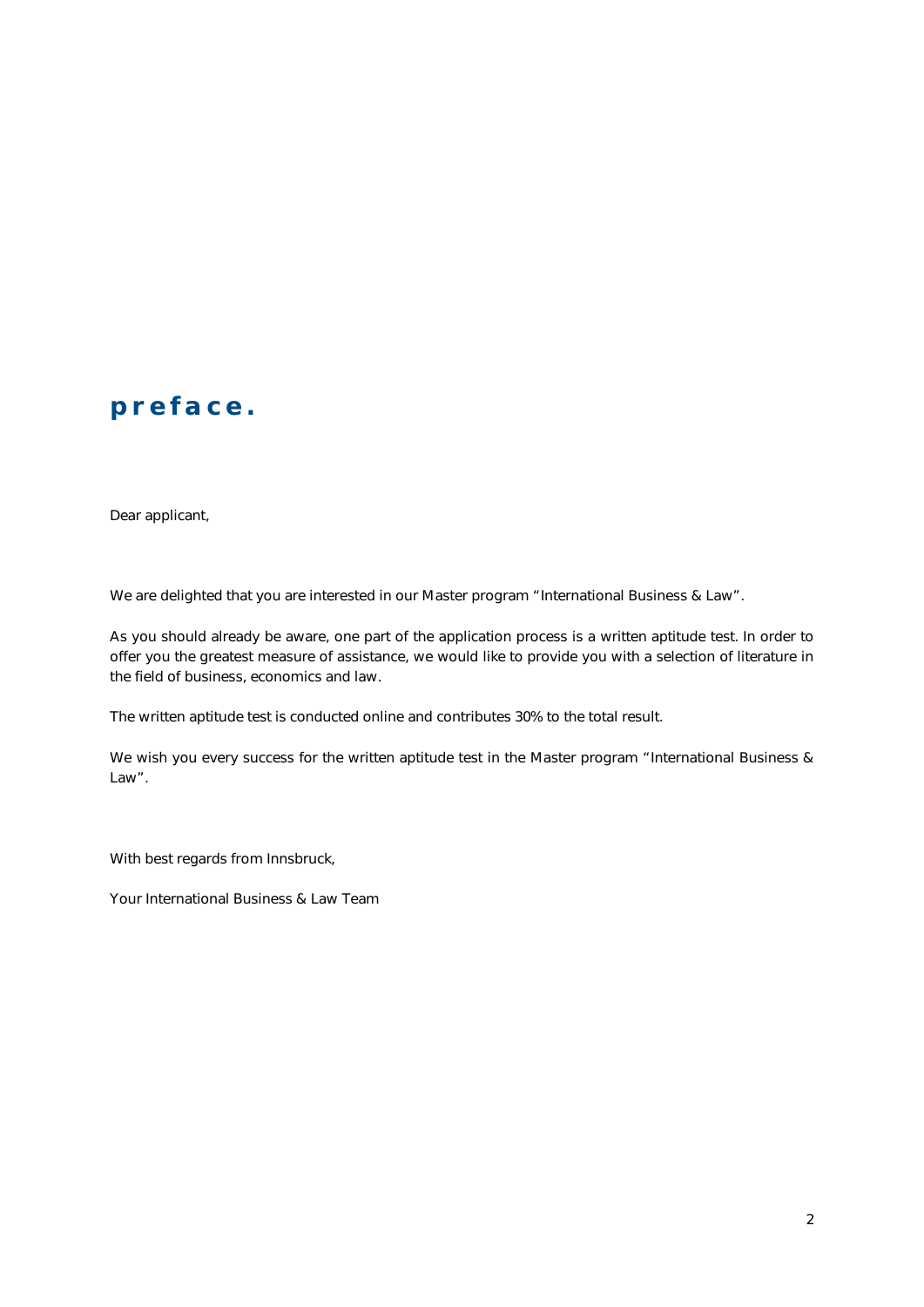Please note that the following references are only suggestions for basic literature in every field. Further books and journal articles are possible.

### **business and e conomics .**

#### **Strategy**

Barney, J. (1991). Firm Resources and Sustained Competitive Advantage. *Journal of Management* 17 (1), 99-120.

Johnson, G., Whittington R., Scholes, K., Angwin, D. & Regnér, P. (2017). *Exploring Strategy* (11<sup>th</sup> ed.). Edinburgh: Pearson Education Limited.

Hoskisson, R. et al. (1999). Theory and research in strategic management: Swings of pendulum. *Journal of Management* 25 (3), 417-456.

Mintzberg, H. (1991). Learning 1, Planning 0, Reply to Igor Ansoff. *Strategic Management Journal* 12 (6), 463-466.

Mintzberg, H. (1990). The Design School: Reconsidering the Basic Premises of Strategic Management. Strategic Management Journal 11 (3), 171-195.

Mintzberg, H., & Waters J. (1985). Of Strategies, Deliberate and Emergent, *Strategic Management Journal* 6 (3), 257-272.

Porter, M. (2008). The five competitive forces that shape Strategy, *Harvard Business Review*, January, 79- 93.

#### **Marketing Management**

Kotler, P. & Keller, K. (2016). *Marketing Management* (15th ed.). London: Prentice Hall. Chapters 5-8, 10.

#### **Financial Management**

Berk, J. & DeMarzo P. (2017). *Corporate Finance* (4<sup>th</sup> ed.). Edinburgh: Pearson. (5<sup>th</sup> ed. forthcoming in 2020)

Brealey, R. A., Myers, S. C, & Allen, F. (2017). *Principles of Corporate Finance* (12<sup>th</sup> ed.). New York: Mc Graw Hill. (13th ed. forthcoming in 2020)

Eiteman, D., Stonehill, A. I. & Moffett, M. H. (2019). *Multinational Business Finance* (15th ed.). Edinburgh: Pearson.

Shapiro, A. C. (2013). *Multinational Financial Management* (10<sup>th</sup> edition). New York: Wiley.

Van Horne, J. C., & Wachowicz, J. M. (2008). *Fundamentals of Financial Management* (13th ed.). Chapters 3, 6,-8.